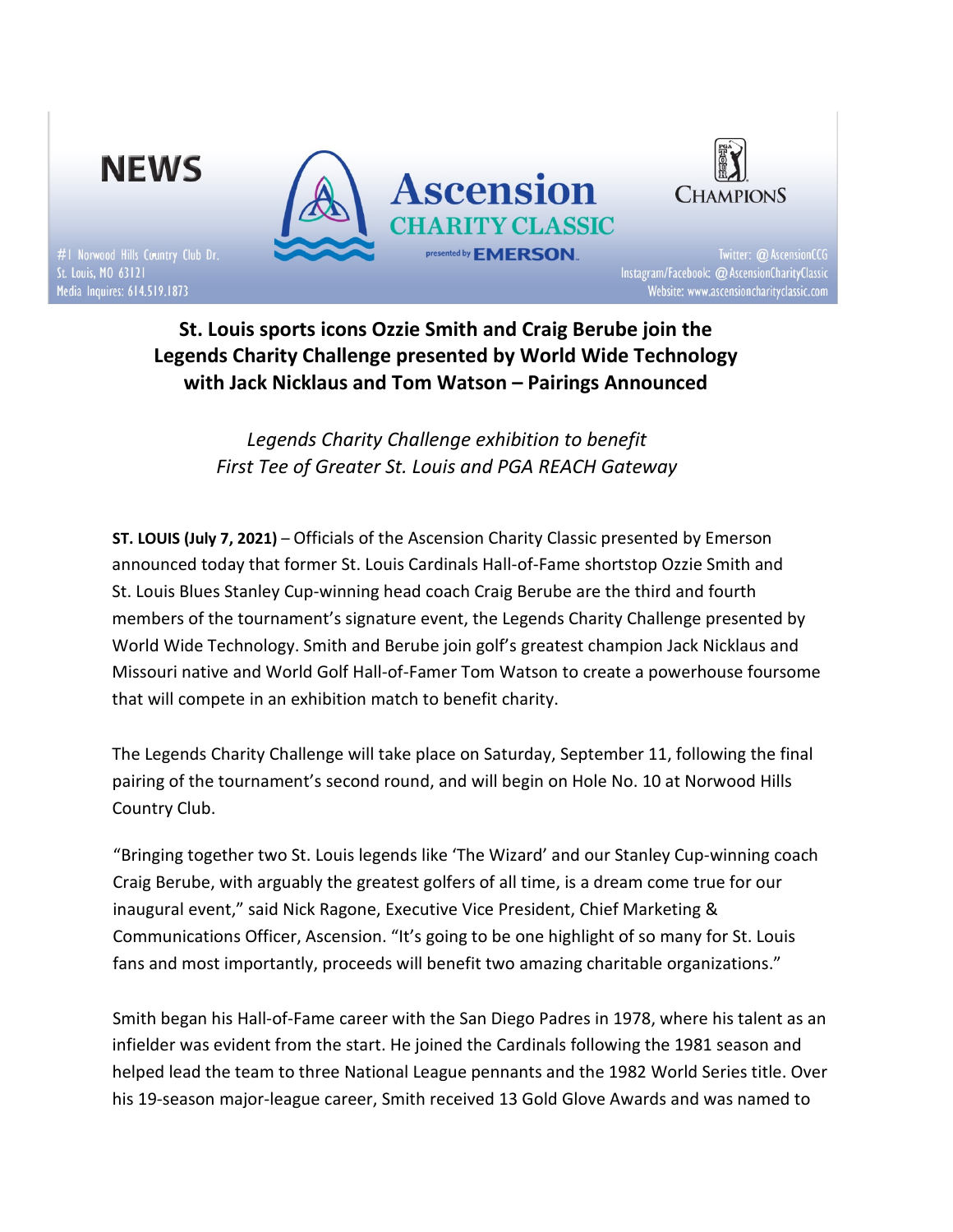15 All-Star teams. Known as "The Wizard," Smith combined athletic ability with acrobatic skill to become one of the greatest defensive shortstops of all time. He retired in 1996, the same year the Cardinals retired his number, and in 2002, was elected in his first year of eligibility to the National Baseball Hall of Fame.

Berube played more than 1,000 NHL regular season games from 1986 to 2003 before entering the coaching ranks of professional hockey. In 2016, he was named the head coach of the American Hockey League's Chicago Wolves, once an affiliate of the St. Louis Blues. Berube moved into an assistant head coaching role with the Blues the following season before taking over the head coaching responsibilities on an interim basis in November 2018. The Canadian led the St. Louis Blues to the organization's first Stanley Cup title in 2019, and in June of that year the Blues dropped the "interim" tag from Berube's title and officially named him the 26<sup>th</sup> head coach in the franchise's history.

The pairings for this marquee competition will feature Nicklaus and Smith versus Watson and Berube in a nine-hole team scramble, match-play format. The teams will compete for a \$25,000 purse to benefit First Tee of Greater St. Louis and PGA REACH Gateway. Each hole will be given a dollar value that will be awarded per hole to the winning team's charity. Nicklaus and Smith will compete for PGA REACH Gateway, with Watson and Berube teeing it up for First Tee of Greater St. Louis. The team that has won the most money for its charity at the end of nine holes will be declared the winner of the inaugural Legends Charity Challenge presented by World Wide Technology.

|--|

| Hole Nos. 13 thru 15 \$1,500 per hole |  |
|---------------------------------------|--|
| Hole Nos. 10 thru 12\$1,000 per hole  |  |

Ties will result in a carryover of the assigned hole value to the next hole. A tie at the end of nine holes will result in a sudden-death chip-off on the 18<sup>th</sup> green.

"The pairings and format for this event will make for an incredibly unique and exciting Saturday at the Ascension Charity Classic presented by Emerson," said Matt Horner, Senior Vice President, Global Enterprise Sales, World Wide Technology. "Fans are sure to see a thrilling competition as The Golden Bear and The Wizard take on Watson and Berube in a battle for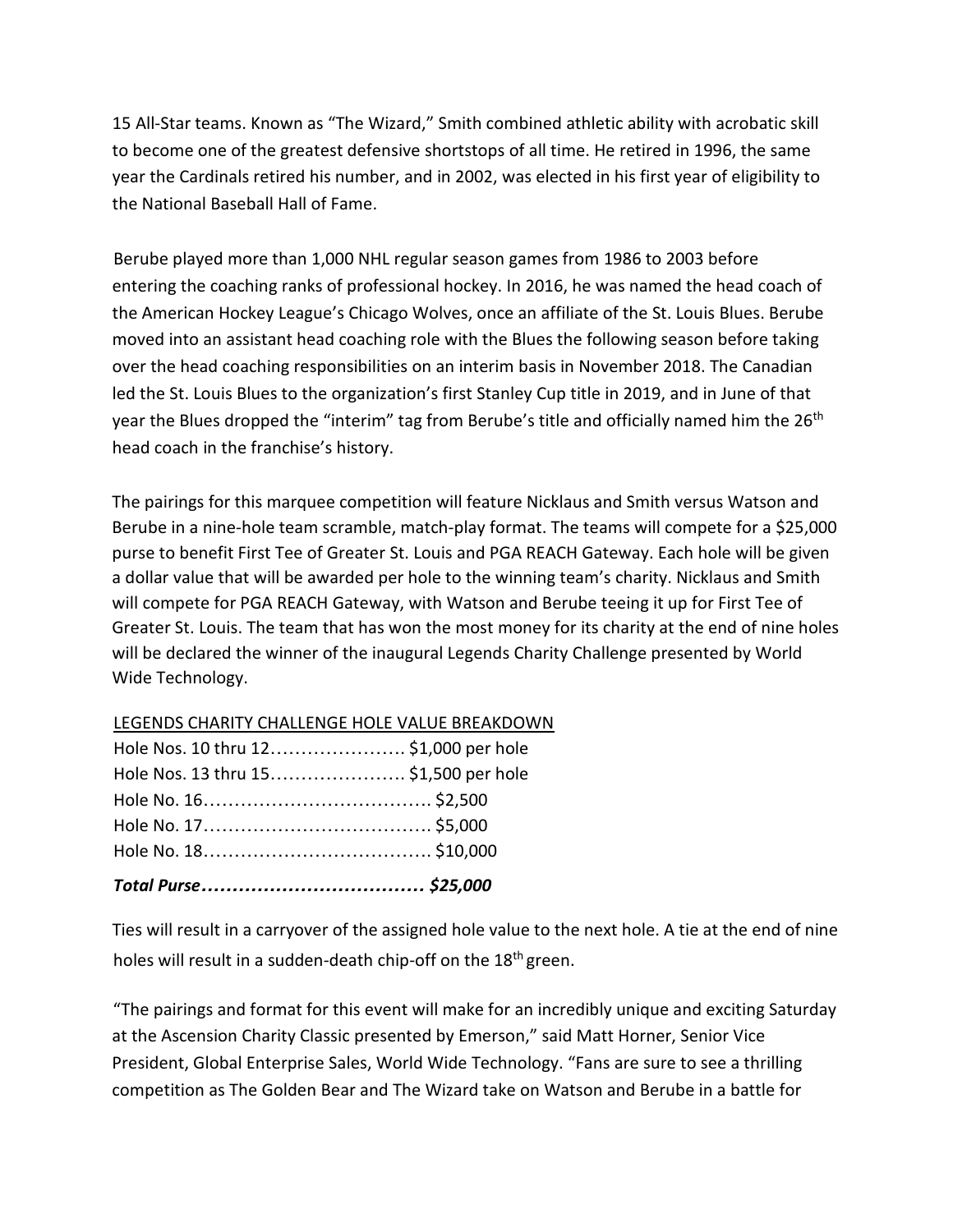bragging rights, and most importantly, to raise money in support of First Tee of Greater St. Louis and PGA REACH Gateway, which both offer so many wonderful programs for youth in our St. Louis community."

The Ascension Charity Classic presented by Emerson will be one of the premier Regular Season events on the PGA TOUR Champions in 2021, which will give way to the Charles Schwab Cup Playoffs — a season-ending, three-tournament series used to determine the TOUR's seasonlong champion. Due to the circumstances related to the COVID-19 pandemic, PGA TOUR Champions has combined its tournaments in 2020 and 2021 to form one season, and the next Charles Schwab Cup champion will be crowned in November 2021 at the Charles Schwab Cup Championship.

Recent PGA TOUR Champion winners include "rookie" sensations Jim Furyk and Phil Mickelson. Both are members of an exclusive club of only three players to win their first two PGA TOUR Champions starts. Other winners from last season include names like Darren Clarke, Ernie Els, Miguel Angel Jimenez, and Bernhard Langer.

The first playing of the Ascension Charity Classic presented by Emerson is set for the week of Sept. 6-12 after being forced to reschedule from October 2020 due to the global pandemic.

Tickets for the tournament can be purchased at ascensioncharityclassic.com. Two types of weekly admission options are available, a Clubhouse Ticket as well as a Grounds Ticket. Daily tickets are also offered. Tickets start at \$20, and kids 16 and under can attend for free with a ticketed adult.

All three rounds of the Ascension Charity Classic presented by Emerson will be broadcast on Golf Channel. Internationally, telecasts air in excess of 170 countries and territories, reaching more than 340 million potential households, and distributed in 15+ markets via GOLFTV.

For more information about the Ascension Charity Classic presented by Emerson, including ticket, pro-am and hospitality availability, visit the Ascension Charity Classic website at ascensioncharityclassic.com. For the latest news and updates on social media, follow the tournament on Twitter at @ascensionccg, on Facebook at facebook.com/ascensioncharityclassic and Instagram at @ascensioncharityclassic.